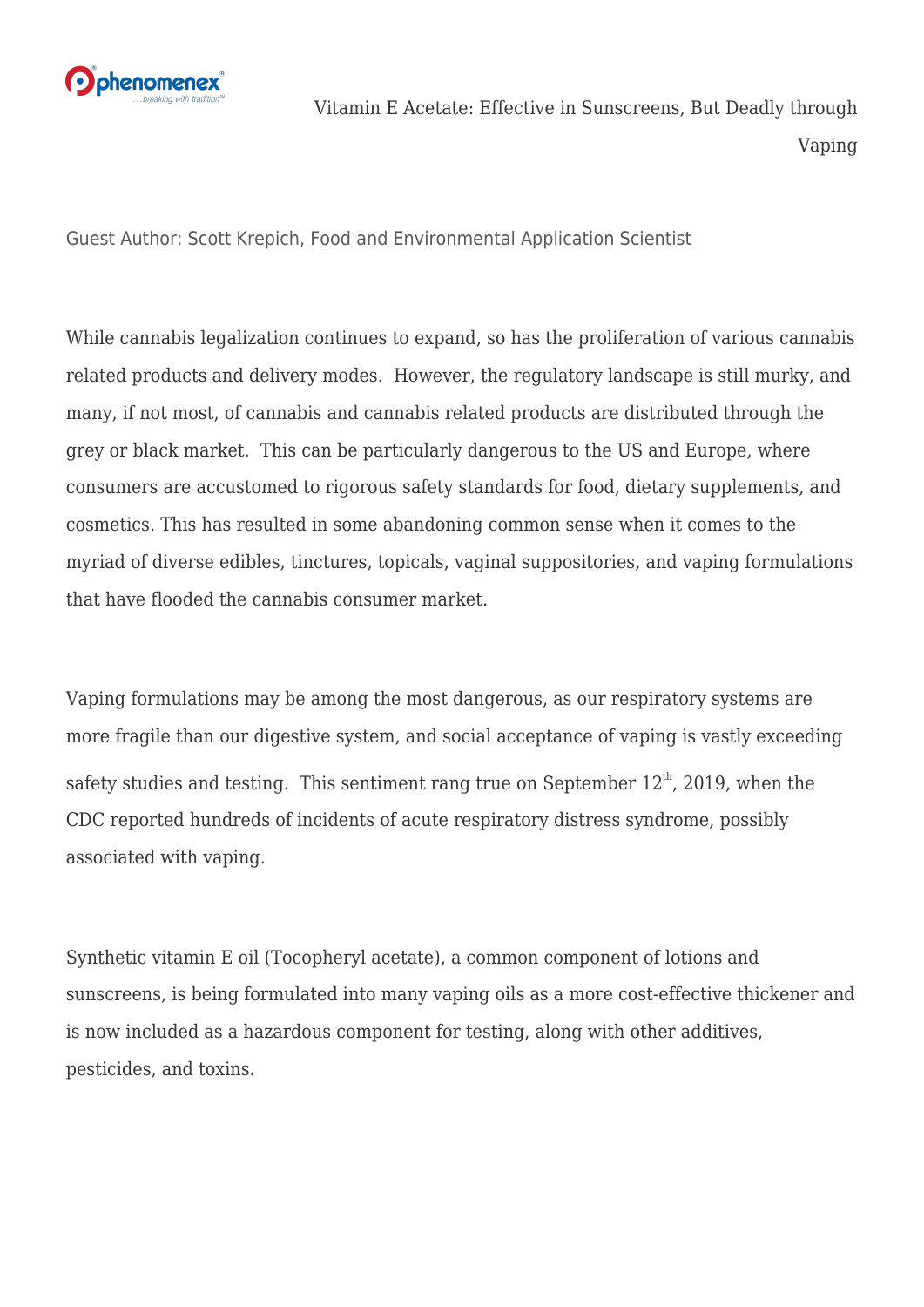

Along with the regulatory issues, another major challenge in cannabis testing are the diverse matrices that may contribute their own unique challenges in an effective analytical testing method. That being said, examining the chemical and physical properties of both the analytes and sample matrices, and extrapolating from existing methodologies, considering the underlying chemistries, can be a fast and effective way to integrate new samples and analytes into an existing workflow.

In the case of tocopheryl acetate in vape oils, I might start with a normal phase LC-UV/Fluorescence method, like the AOAC OMA 2012.10 found in the below technical application ["Vitamin A and E Analysis from Infant Formula".](http://bit.ly/32VwtME)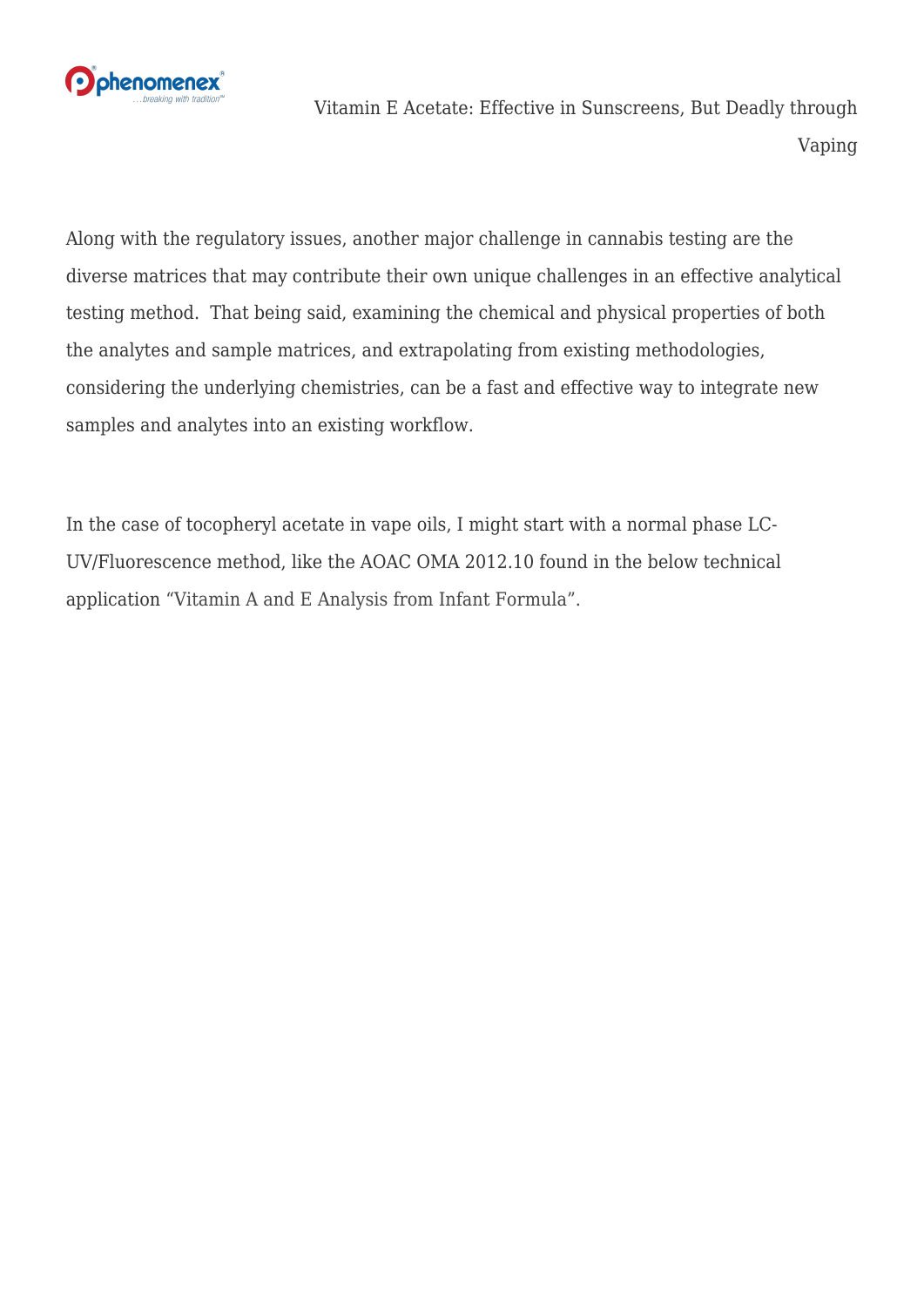



Or, since this is a hydrophobic, fat soluble vitamin, a high organic reversed phase LC-UV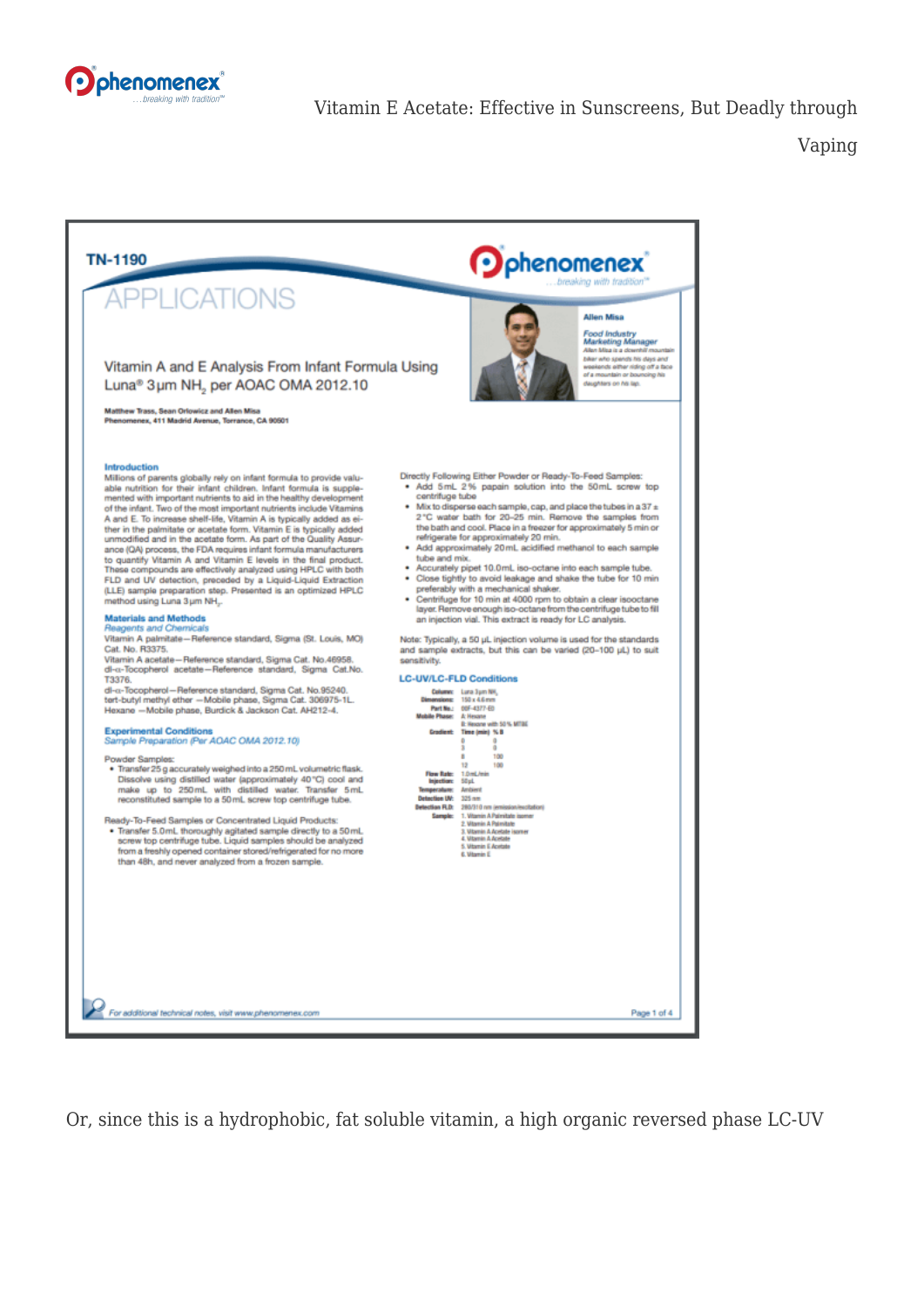

method may also be effective, and could likely be integrated into an existing potency methodology, in anticipation of it eluting in a similar chromatographic region. See a similar analysis in the following technical applications ["Separation of Vitamin E Congeners by](http://bit.ly/335LJHb) [LC/UV"](http://bit.ly/335LJHb) and ["16 Cannabinoids for Potency Testing by Practical LC-UV"](http://bit.ly/30EI6Gh).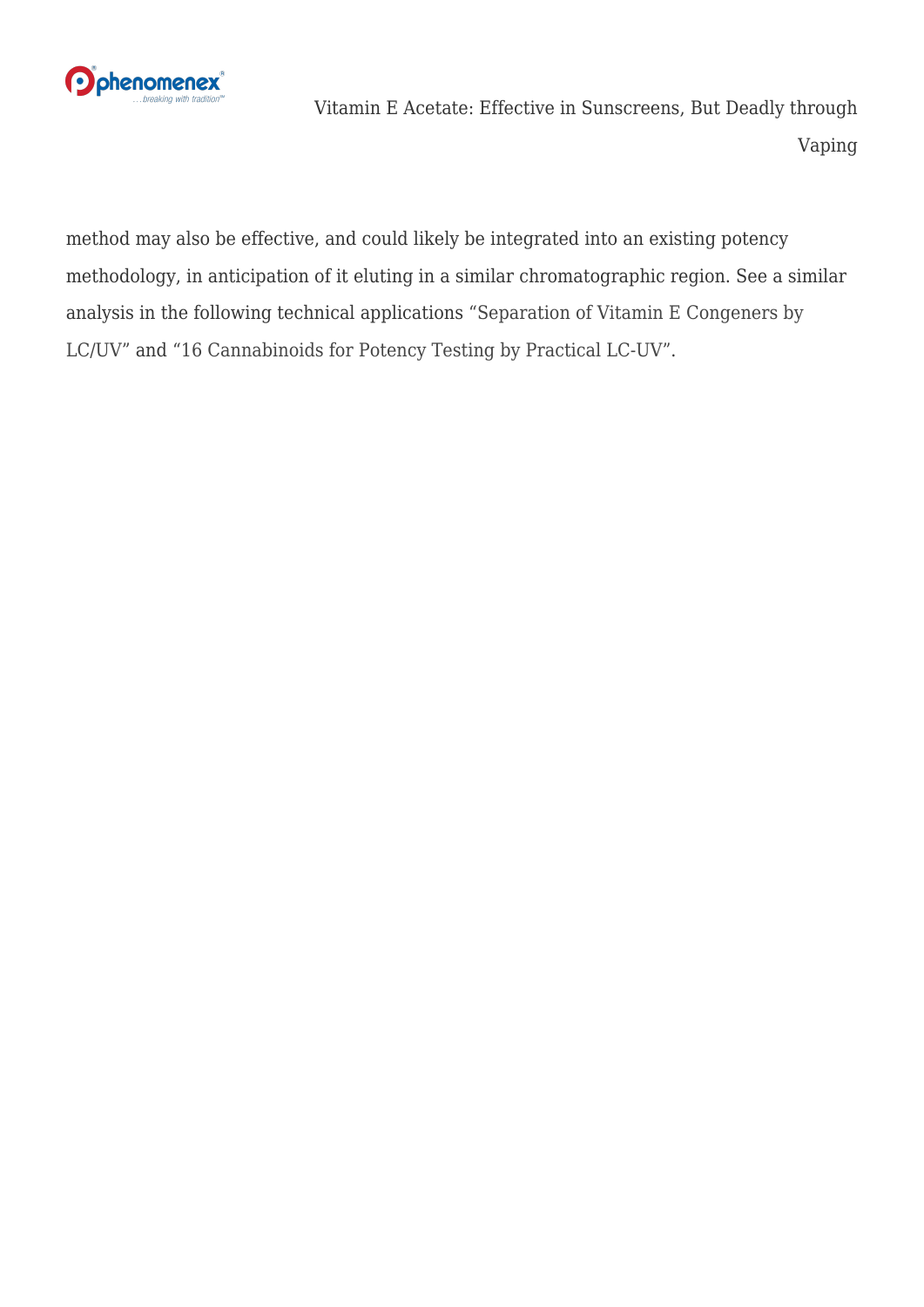

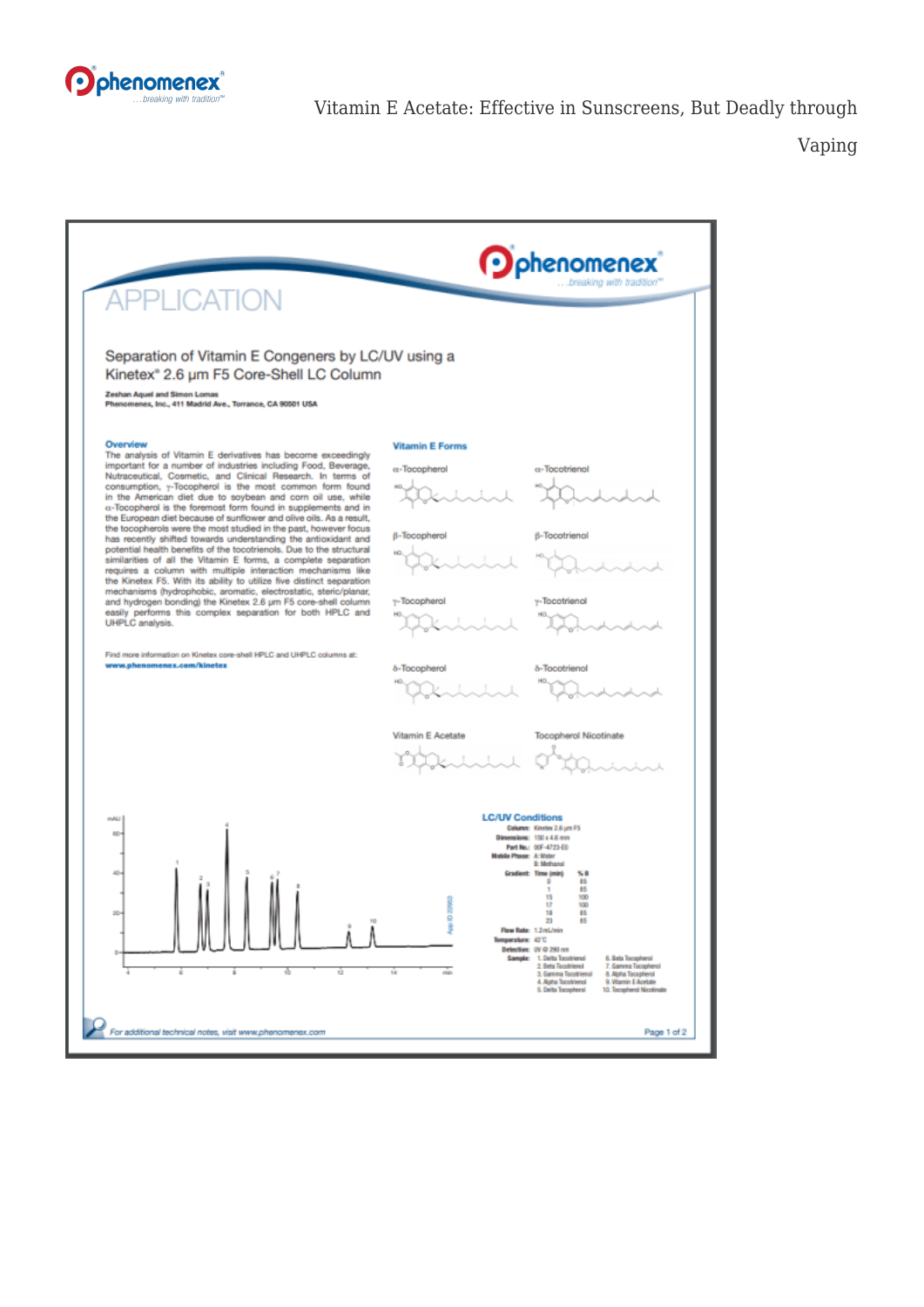



And lastly, especially if screening for trace amounts as a residue, it may be possible to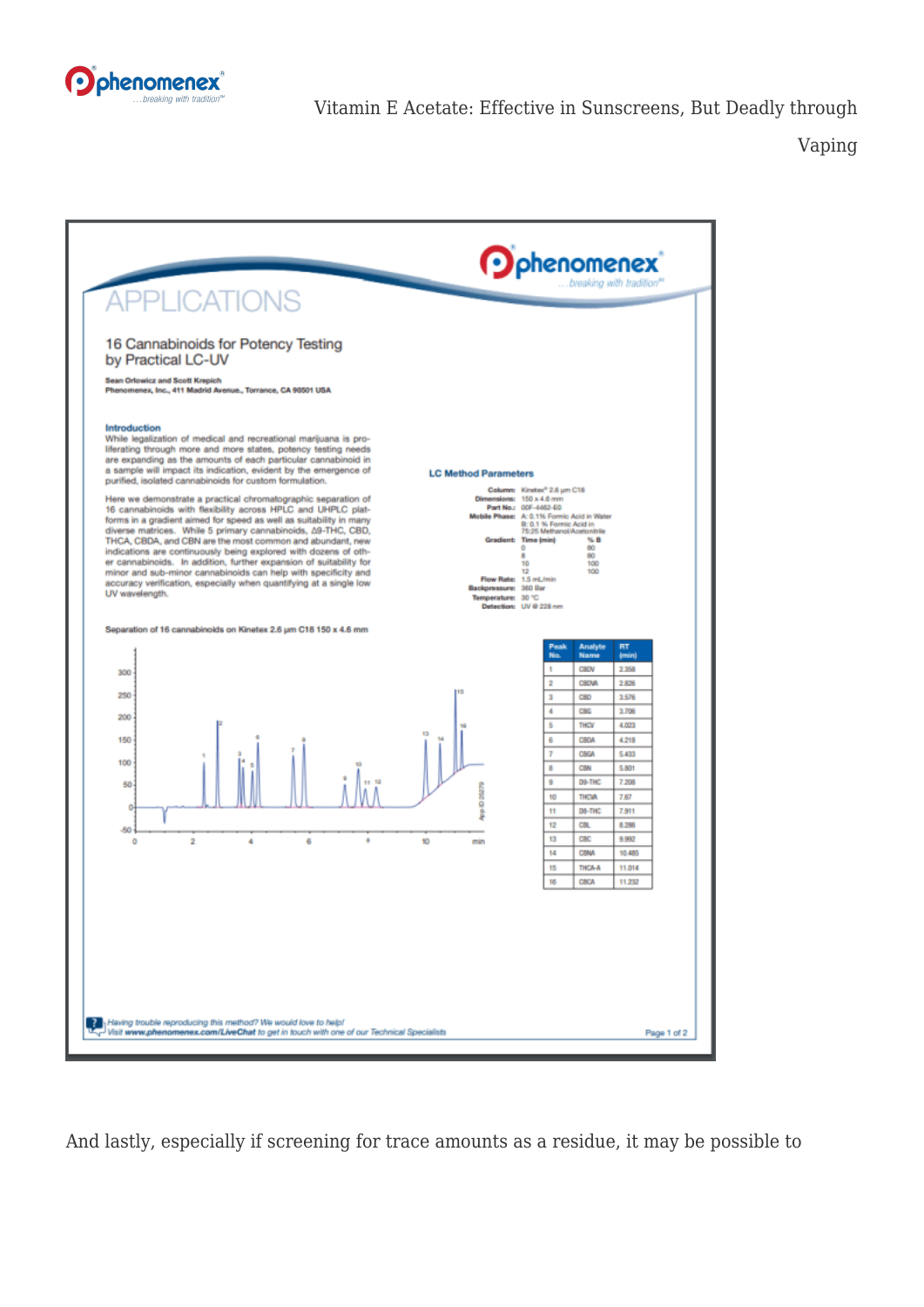

include it to an existing multi-residue pesticide LC-MS/MS workflow, similar to how some have effectively integrated some terpene and cannabinoid testing into their pesticide screens. For an example see ["Determination of Pesticide Residues in Cannabis by LC-](http://bit.ly/2oeQajQ)[MS/MS".](http://bit.ly/2oeQajQ)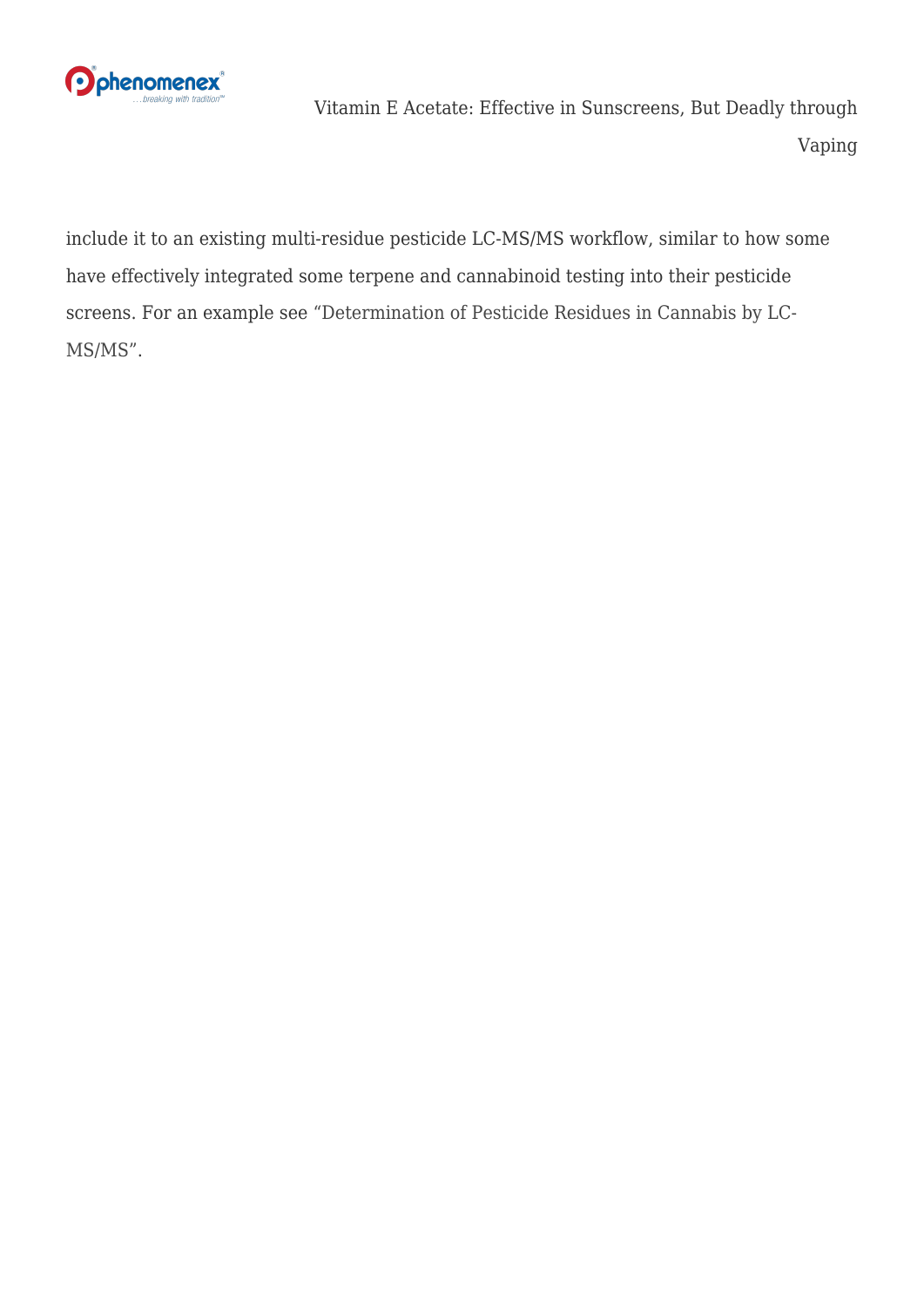



For more information or help with building your own method development of Vitamin E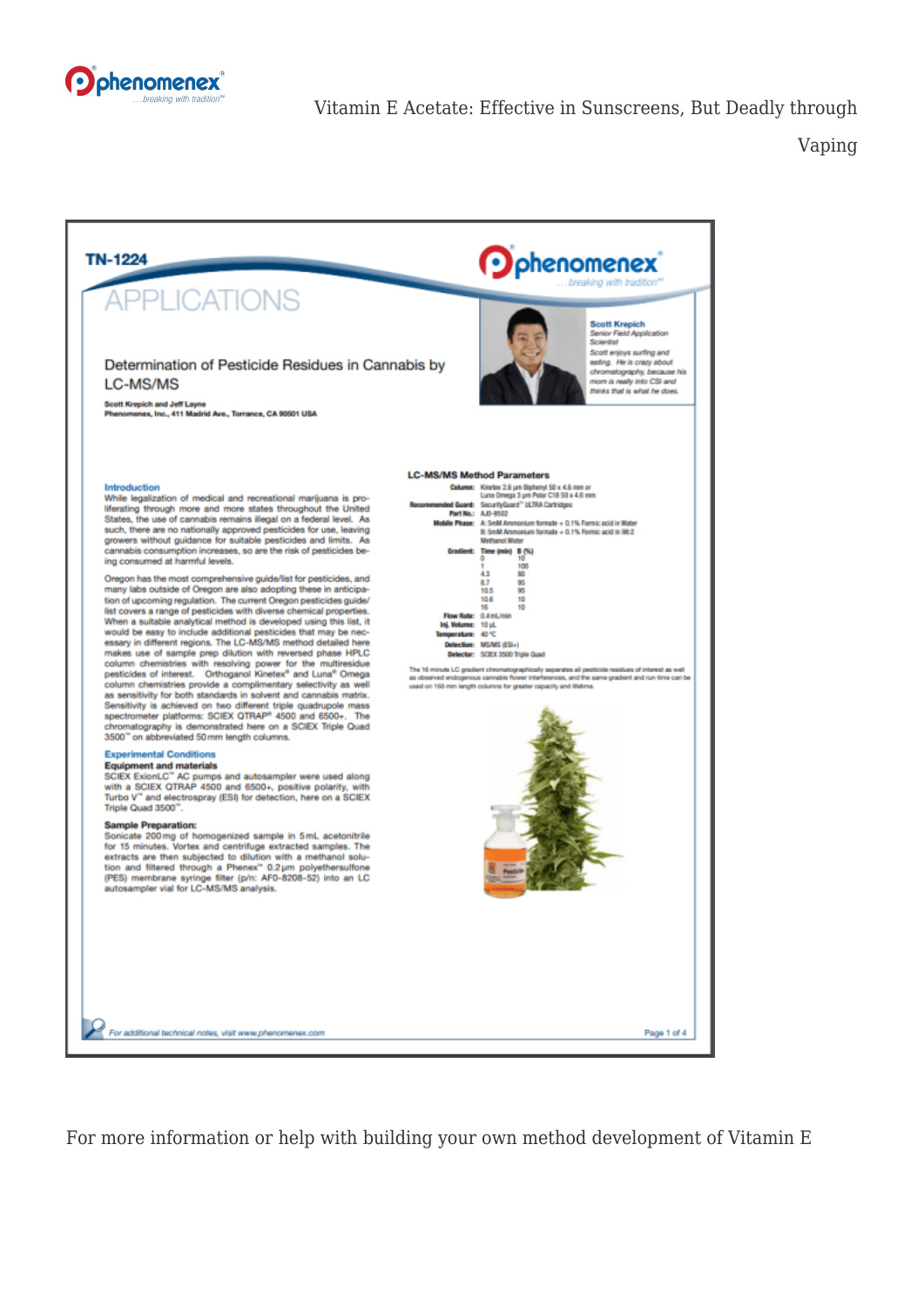

acetate, reach out to our Technical Experts via Live Chat 24/7 around the world at [www.phenomenex.com/chat](http://bit.ly/30Geybh).

If you found this article helpful or interesting, then you will also want to check out the following articles:

["Beekeeper Trains Bees to Produce Cannabis-Infused Honey"](https://phenomenex.blog/2018/09/04/cannabis-infused-honey/)

[Beekeeper Trains Bees to Produce Cannabis-Infused Honey](https://phenomenex.blog/2018/09/04/cannabis-infused-honey/)

["What's Your Pet Truly Eating? Analyzing Vitamins in Pet Food"](https://phenomenex.blog/2017/06/07/whats-your-pet-truly-eating-analyzing-vitamins-in-pet-food/)

[What's Your Pet Truly Eating? Analyzing Vitamins in Pet Food](https://phenomenex.blog/2017/06/07/whats-your-pet-truly-eating-analyzing-vitamins-in-pet-food/)